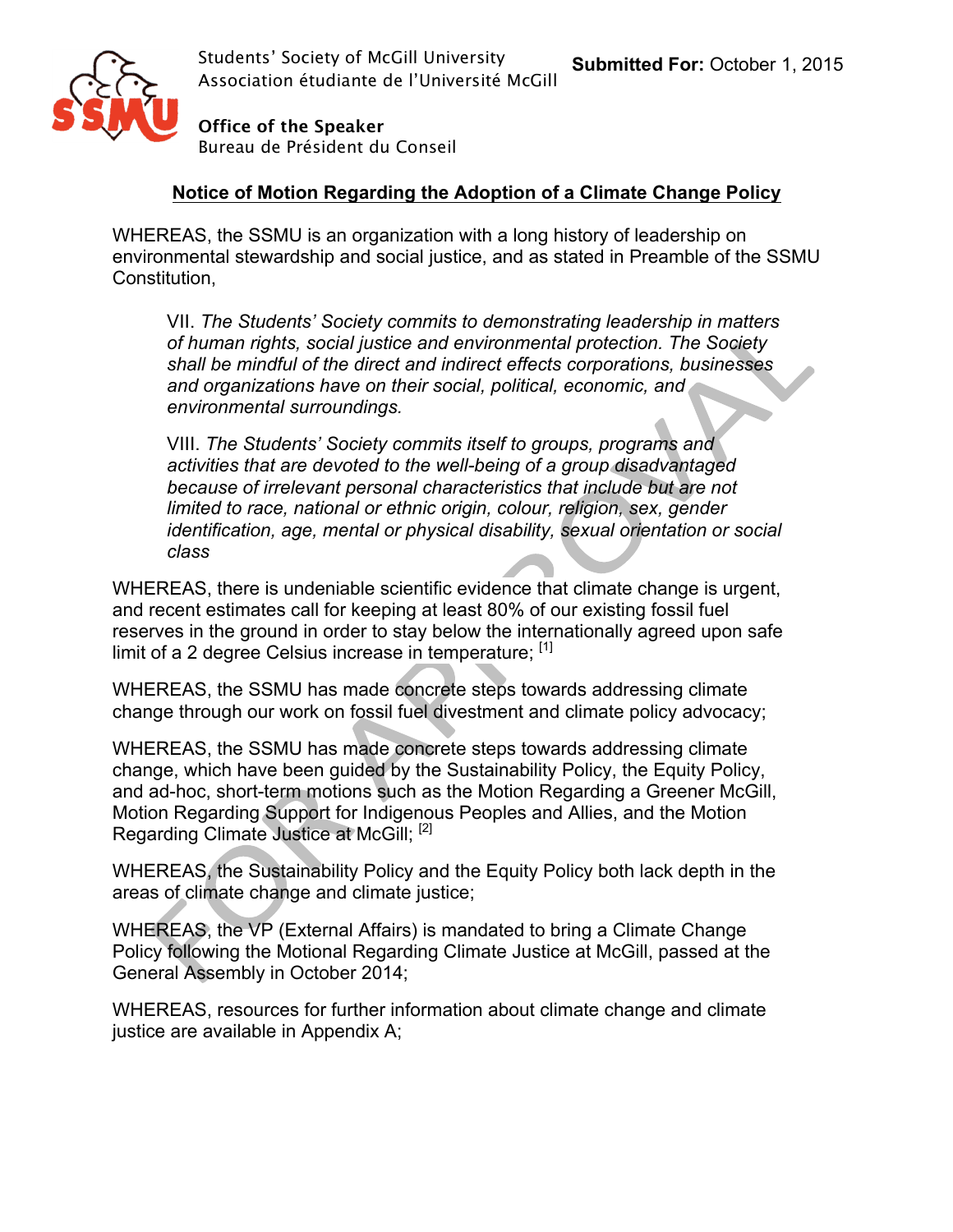

**Office of the Speaker** Bureau de Président du Conseil

BE IT RESOLVED, THAT the following Climate Change Policy be adopted immediately upon it's approval by the Board of Directors and be effective until October  $14^{\text{th}}$ , 2019.

Moved by:

Emily Boytinck, VP External Kareem Ibrahim, President Adam Templer, Arts Representative to the SSMU Sean Taylor, Science Representative to the SSMU Erin Sobat, Senate Caucus Representative Chelsea Kingzett, Environment Representative to the SSMU Eric Wiebe, Athletics Representative to the SSMU

# **1. Context**

**1.1 Climate Change** Over 97% of actively publishing climate scientists agree that the primary cause of climate change is anthropogenic in nature[3]. In particular, the burning of fossil fuels and the subsequent increase in atmospheric carbon dioxide concentrations is responsible for the majority of observed warming for the last fifty years.[4] According to the fifth report of the intergovernmental panel on climate change (IPCC), human caused climate change is likely responsible for the increase in frequency, duration, and intensity of droughts, heat waves, and tropical cyclones.[5] The World Health Organization suspects that over 150 000 additional deaths occur per year due to climate change, and that estimate is set to double by 2030.[6]

**1.1.1 Sustainability and Climate Change** The SSMU sustainability policy states that the SSMU will strive to "actively promote practices that will lead to resilient ecosystems." It further elaborates the SSMU's commitment to reducing our contribution to fossil fuel extraction and greenhouse gas emissions.[7] Climate change affects the three major dimensions of sustainability: social, economic and environmental.[8] As a champion of sustainability, the SSMU has a responsibility to combat climate change.

**1.1.2 Equity and Climate Change** The SSMU equity policy commits to creating a functional anti-oppressive environment through the use of "proactive steps to challenge and acknowledge the current and historical processes" that further marginalize certain groups of people. Climate change disproportionately affects low-income people, people of colour and indigenous communities.[9] The relationship between climate change and equity is sometimes referred to as climate justice.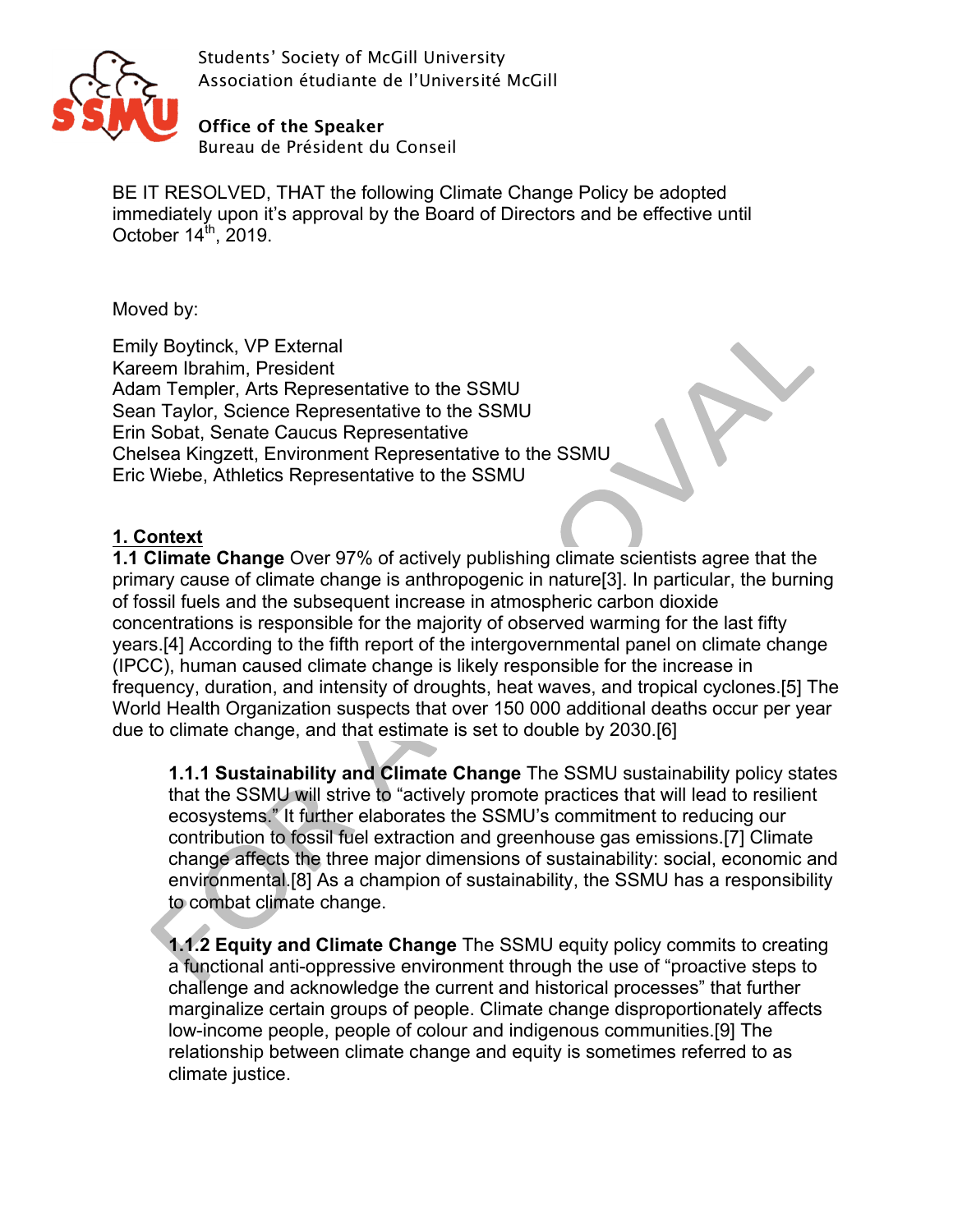

**Office of the Speaker** Bureau de Président du Conseil

**1.2 Climate Justice** Across the world, the populations that have contributed the most to greenhouse gas emissions are the least likely to experience the worst impacts of climate change.[10] The populations who will be hit the hardest, many of which are in the Global South, are also those who have historically faced oppression from colonialism, capitalism and other power structures, further exacerbating existing inequalities. "Climate justice" has multiple definitions, but is generally understood to regard a struggle that aspires towards equality, human rights, collective results, and historical responsibility in relation to climate change.

**1.3 Causes** Climate change is undoubtedly caused by human activity, namely by greenhouse gas emissions, atmospheric aerosols, and land-use change.[11] Carbon emissions in particular can be attributed to both consumers and producers. In this policy, the SSMU will detail not only our commitment to reducing our consumptive impact, but also our dedication to challenging producers and the systems that allow them to function through the exploitation of natural resources.

#### **1.3.1 Fossil Fuel Companies**

By continuing large-scale exploration and extraction, lobbying governments, and influencing the media, fossil fuel companies worldwide currently act as a barrier to action on climate change.<sup>[12]</sup> For example, the fossil fuel industry directly prevented the installation of stricter climate change policies in Canada at least twice in 2013 alone.<sup>[13] [14]</sup> These efforts to prevent action on climate change and thus serve to perpetuate inequality because of the disproportionate effects that climate change has on already marginalized populations. Furthermore, in Quebec and around the world, the activities of fossil fuel companies have direct and detrimental effects on the local ecosystem and health of the communities close to extraction, often acting without their free, prior, and informed consent.<sup>[15]</sup>

## **2. Framework**

**2.1 Principles for Advocacy** The SSMU will formally adopt a framework of climate justice, in accordance with our values, based on anti-oppression. The SSMU will refer to the following framework when organizing around climate change:

#### a. Anti-oppression

The SSMU will organize initiatives around the recognition that climate change, extraction, and environmental destruction disproportionately impact the most vulnerable groups in society. The SSMU will strive to ensure diverse voices are included in environmental initiatives, and provide resources on the linkages between oppression and climate change.

#### b. Solidarity

The SSMU will act in meaningful solidarity by maintaining relationships with directly affected communities, with a particular emphasis on indigenous peoples.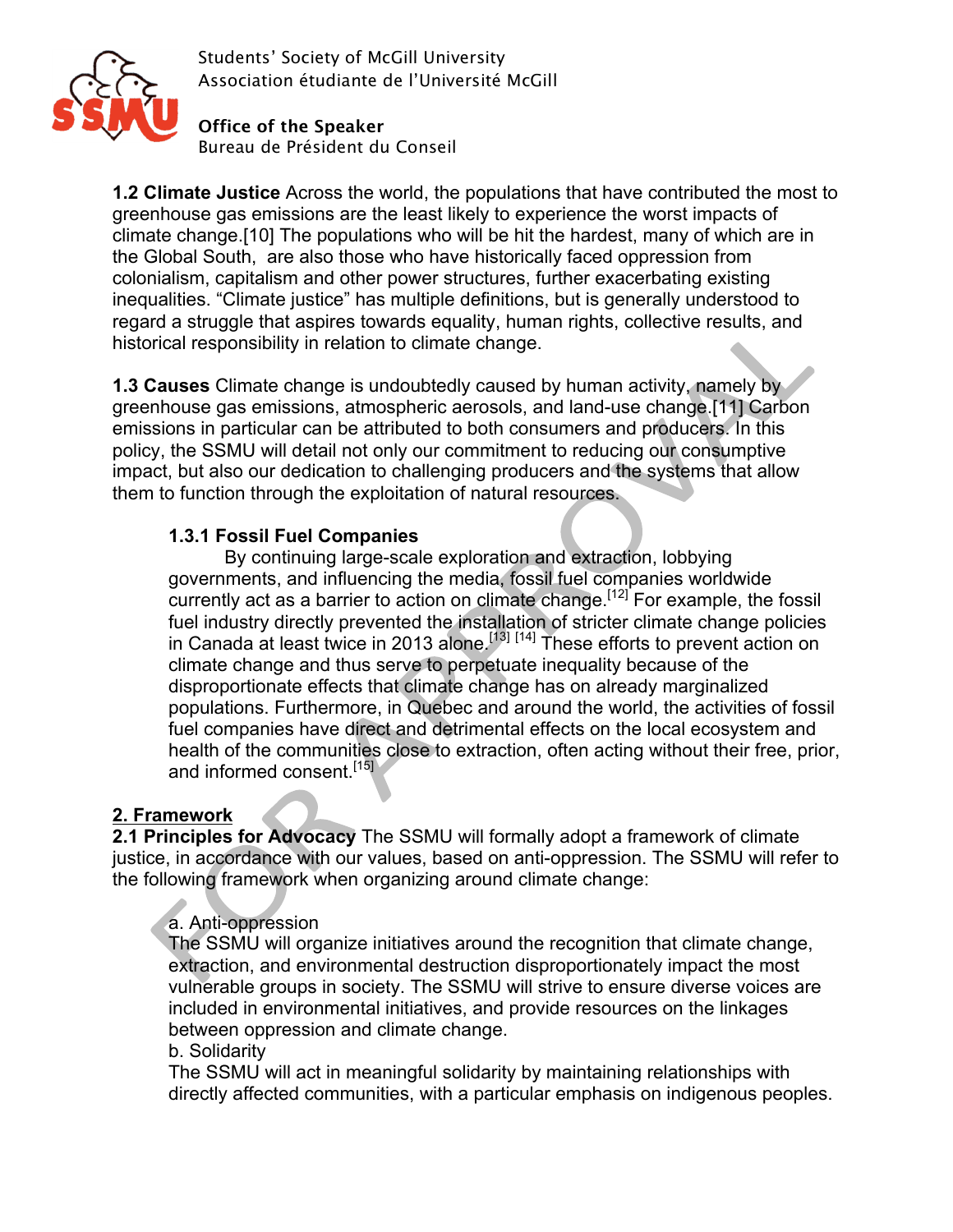

**Office of the Speaker** Bureau de Président du Conseil

The SSMU will follow the leadership that indigenous communities have shown in relation to opposing extractive projects such as the tar sands or the Plan Nord.

**2.2 Just Transition** In light of the context and advocacy principles presented above, the SSMU will advocate for a timely transition away from fossil fuels with the goals of averting dangerous climate change and a striving for a more equitable society. The SSMU shall root its climate initiatives in the recognition that the historical and ongoing burden of emissions is overwhelmingly carried by Global North countries like Canada, and it is these jurisdictions that must take responsibility, while peoples of the Global South are entitled to resources and technology to make a transition to a low-carbon economy on their own terms.

# **3. Operations**

**3.1 Business Partnerships** The SSMU will only support businesses that share our values and comply with relevant environmental and labour standards.

**3.1.1 Ethical Purchasing** The SSMU will avoid purchasing products from companies that violate environmental laws or actively fund the spread of false science.

**3.1.2. Sponsorship** The SSMU will avoid all requests for corporate sponsorship from companies that violate environmental laws or actively fund the spread of false science.

**3.1.3 Investment** The SSMU will continue to avoid all investments in the fossil fuel industry and other sustainability screens outlined in the five-year ethical investment plan.

**3.2 Carbon Footprint** While recognizing and prioritizing the need for systemic action, the SSMU will strive to reduce our carbon footprint as reasonably possible and encourage the membership to do the same.

**3.2.1 Transportation** The SSMU will promote opportunities for collective transportation to meetings and assemblies and encourage the usage of train transport whenever possible.

**3.2.2 Waste and Energy Reduction** The SSMU will strive to minimize overall material consumption of the organization by investing in reusable supplies and to encourage waste diversion through compost and recycling. The SSMU will also periodically conduct research into potential energy reductions in the University Centre.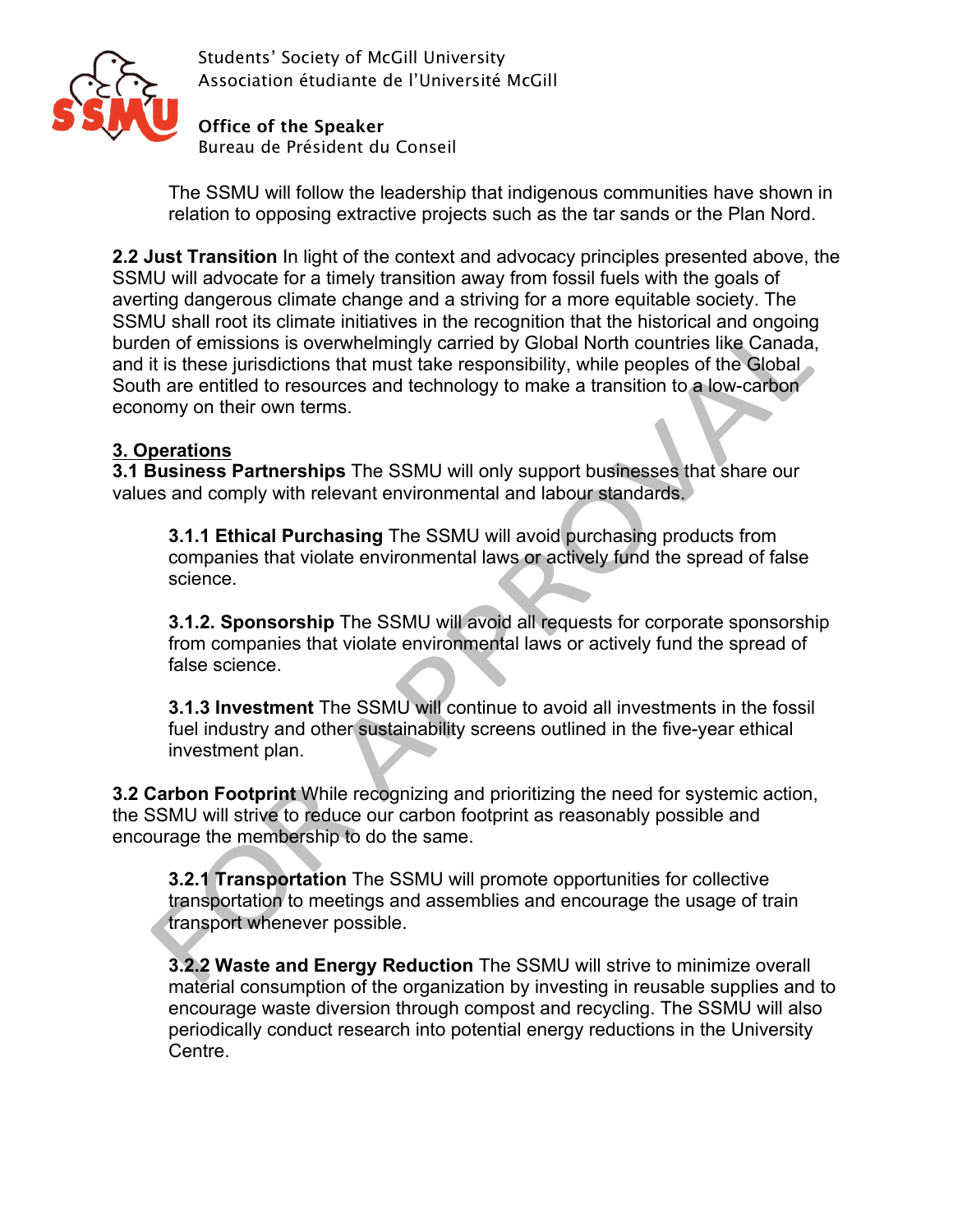

**Office of the Speaker** Bureau de Président du Conseil

**3.2.3 Food** The SSMU will ensure that at least one third of all food served at assemblies and meetings is vegetarian and will prioritize locally grown food whenever possible.

# **4. Education**

**4.1 Research** The SSMU will lobby the University for increased research funding and internship opportunities in fields such as renewable energy that contribute to a just transition to a zero carbon future. The SSMU will also support student run research opportunities that assist lobbying efforts to encourage the government of Quebec to oppose fossil fuel pipelines and resource extraction projects, especially those which violate treaty agreements.

**4.2 Showcasing Solutions** The SSMU will host or partner with events which aim to showcase the viability of alternative energy and job opportunities within the renewable energy sector.

**4.3 Support for Applied Student Research** The SSMU will seek to partner with on campus organizations that support applied student research in climate change initiatives such as the McGill Office of Sustainability.

**4.4 Capacity Building** In line with the framework laid out in section 2, the SSMU shall strive to foster a better awareness and capacity to act within the McGill community on the realities of climate change, the need for urgent action, and its intersections with struggles against racism, austerity, inequality, capitalism, sexism and other social justice movements.

## **5. Advocacy and Mobilization**

**5.1 Advocacy** The SSMU will actively oppose and collaborate with other organizations to advocate against the development of all fossil fuel extraction or distribution projects that are not in line with the keeping 80% of fossil fuel reserves in the ground and/or those that are being conducted without the free, prior, and informed consent of the indigenous communities whose lands they affect.

**5.1.2 Lobbying Efforts The** SSMU will advocate for solutions to climate change in communities and at all governmental levels, for example community renewable energy projects; fair, ambitious, and binding carbon pricing systems; and initiatives contributing to more sustainable food systems. This may be done independently or in conjunction with a provincial student federation.

**5.2 Mobilization** The SSMU shall support a diversity of tactics needed to address climate change effectively and equitably, in line with the framework in section 2 and in recognition of the context presented in section 1.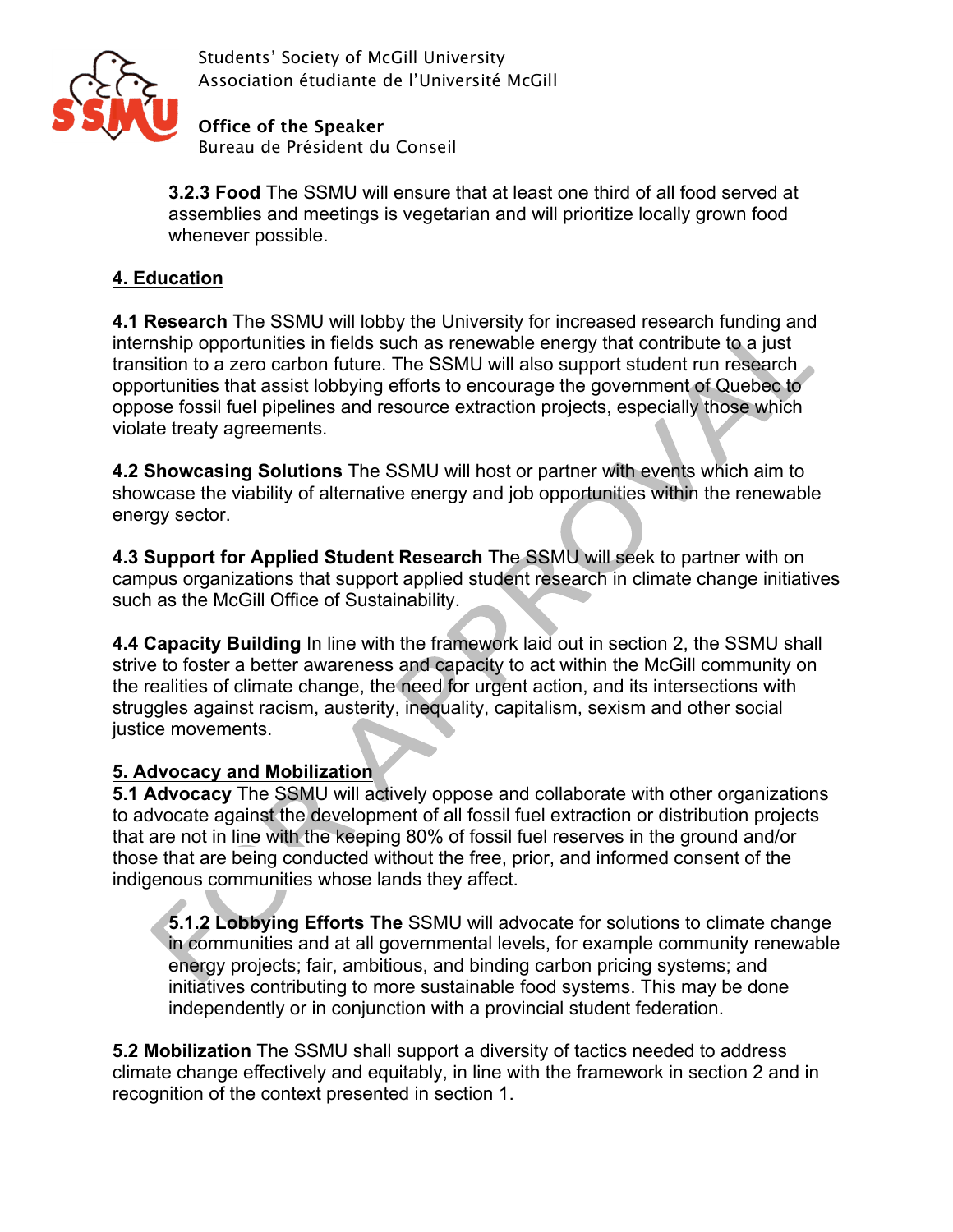

**Office of the Speaker** Bureau de Président du Conseil

**5.2.1 Fossil Fuel Divestment** Fossil fuel divestment has been the most visible tactic towards the goals of climate justice supported by the SSMU prior to the installation of this policy. The SSMU divested its funds from fossil fuels in 2013, and has actively supported the autonomous Divest McGill campaign<sup>[16]</sup> through funding, outreach assistance, space booking, and assistance as needed from the Campaigns Coordinators and VP External. This support of the campaign shall continue until the goal of the divestment of the endowment from companies that aid in the extraction or distribution of fossil fuel in a manner not commensurable with 80% of reserves remaining in the ground is achieved. The SSMU shall also assist as needed to coordinate national initiatives between campus divestment campaigns.

## **5.2.2 Coalition ÉCO Participation**

Coalition Étudiant-e-s Contre les Oléoducs (Coalition ÉCO) is a network of Quebec student unions actively opposing the construction of tar sands/oil sands pipelines in the province.<sup>[17]</sup> The SSMU was instrumental in the forming of this coalition and joined formally in October 2014. The SSMU shall remain a member of the coalition and actively contribute towards its initiatives. Participation in the Coalition shall be overseen by the VP External Affairs.

[1]Meinshausen, Malte, Nicolai Meinshausen, William Hare, Sarah CB Raper, Katja Frieler, Reto Knutti, David J. Frame, and Myles R. Allen. "Greenhouse-gas emission targets for limiting global warming to 2 C." *Nature* 458, no. 7242 (2009): 1158-1162."

[2] SSMU Equity and Sustainability Policies available in the SSMU Policy Book, Accessible at: http://ssmu.mcgill.ca/wp-content/uploads/2012/08/SSMU-Policy-Book.pdf

[3] Cook, John, Dana Nuccitelli, Sarah A. Green, Mark Richardson, Bärbel Winkler, Rob Painting, Robert Way, Peter Jacobs, and Andrew Skuce. "Quantifying the consensus on anthropogenic global warming in the scientific literature."*Environmental Research Letters* 8, no. 2 (2013): 024024.

[4] Oreskes, Naomi. "The scientific consensus on climate change." *Science* 306, no. 5702 (2004): 1686-1686.

[5] Field, C.B., V.R. Barros, D.J. Dokken, K.J. Mach, M.D. Mastrandrea, T.E. Bilir, M. Chatterjee, K.L. Ebi, Y.O. Estrada, R.C. Genova, B. Girma, E.S. Kissel, A.N. Levy, S. MacCracken, P.R. Mastrandrea, and L.L. White (eds.). "Climate Change 2014: Impacts, Adaptation, and Vulnerability. Part A: Global and Sectoral Aspects. Contribution of Working Group II to the Fifth Assessment Report of the Intergovernmental Panel on Climate Change." Cambridge University Press, Cambridge, United Kingdom and New York, NY, USA (2014)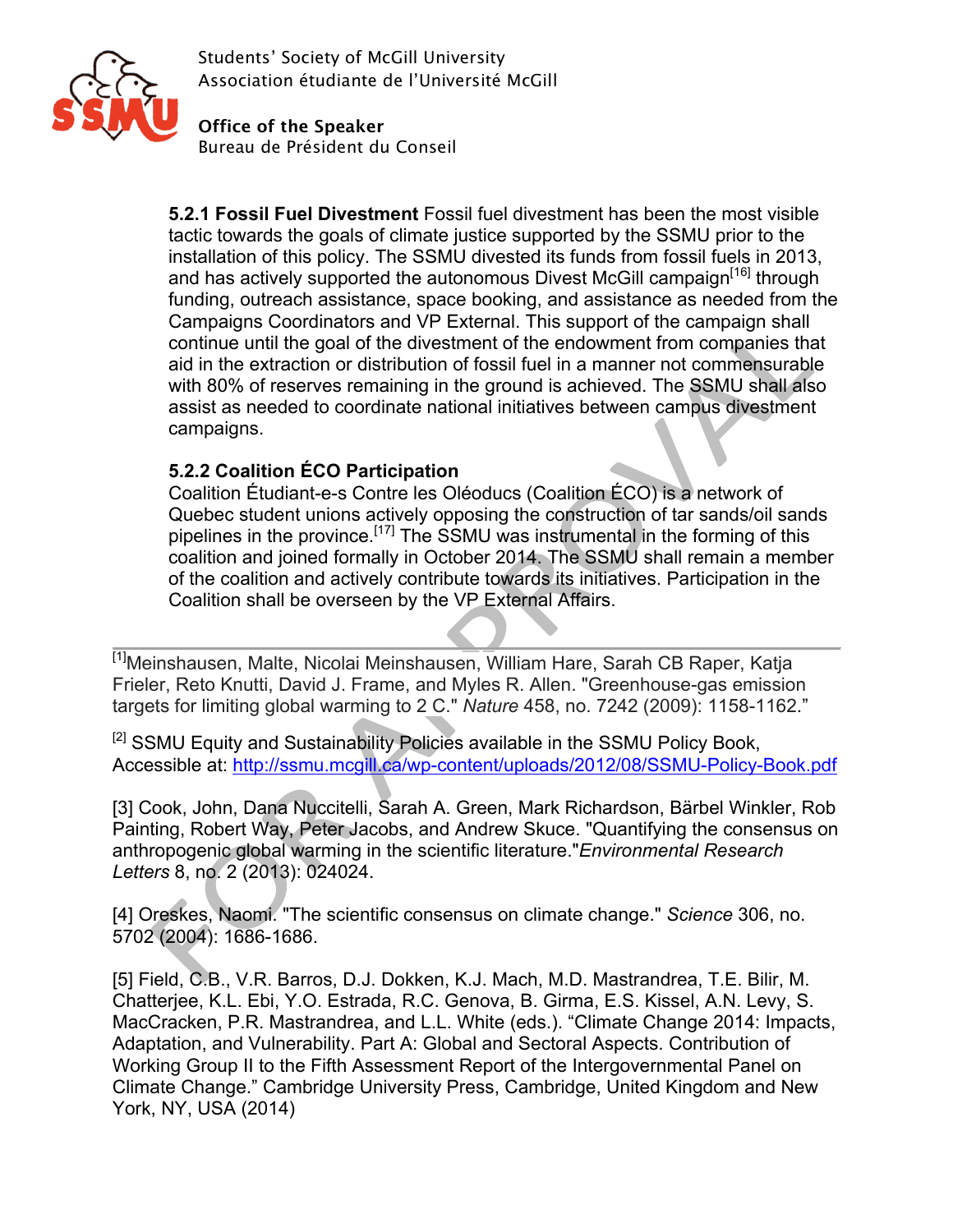

**Office of the Speaker** Bureau de Président du Conseil

[6] "Climate Change." World Health Organization. 2015. Accessed September 23, 2015. Available at: http://www.who.int/heli/risks/climate/climatechange/en/

[7] SSMU Equity and Sustainability Policies available in the SSMU Policy Book, Accessible at: http://ssmu.mcgill.ca/wp-content/uploads/2012/08/SSMU-Policy-Book.pdf

[8] Field, C.B., V.R. Barros, D.J. Dokken, K.J. Mach, M.D. Mastrandrea, T.E. Bilir, M. Chatterjee, K.L. Ebi, Y.O. Estrada, R.C. Genova, B. Girma, E.S. Kissel, A.N. Levy, S. MacCracken, P.R. Mastrandrea, and L.L. White (eds.). "Climate Change 2014: Impacts, Adaptation, and Vulnerability. Part A: Global and Sectoral Aspects. Contribution of Working Group II to the Fifth Assessment Report of the Intergovernmental Panel on Climate Change." Cambridge University Press, Cambridge, United Kingdom and New York, NY, USA (2014)

[9] "A Climate of Change: African Americans, Global Warming, and a Just Climate Policy in the U.S." Climate Access. Accessed September 23, 2015. http://www.climateaccess.org/resource/climate-change-african-americans-globalwarming-and-just-climate-policy-us.

[10] Samson, J., D. Berteaux, B. J. McGill, and M. M. Humphries. "Geographic disparities and moral hazards in the predicted impacts of climate change on human populations." *Global Ecology and Biogeography* 20, no. 4 (2011): 532-544.

[11] "Causes of Climate Change." World Meteorological Organization. Accessed September 23, 2015.

https://www.wmo.int/pages/themes/climate/causes\_of\_climate\_change.php

[12] Oreskes, Naomi, and Erik M. Conway. "Defeating the merchants of doubt."*Nature* 465, no. 7299 (2010): 686-687.

[13] Shawn McCarthy, (Nov 8., 2013), "Oil Industry Successfully Lobbies Ottawa to Delay Climate Regulations, emails show." *Globe and Mail,* Available at: http://www.theglobeandmail.com/report-on-business/industry-news/energy-andresources/oil-industry-successfully-lb

[14] Max Paris, (Jan 9, 2013), "Energy industry letter suggested environmental law changes," *CBC News,* Available at: http://www.cbc.ca/news/politics/energy-industryletter-suggested-environmental-law-changes-1.1346258

[15] James Anaya, "Extractive industries and indigenous peoples: Report of the Special Rapporteur on the rights of indigenous peoples," *Report to the United Nations Human Rights Council A/HRC/24/41*, 2013, http://unsr.jamesanaya.org/study/report-a-hrc-24-